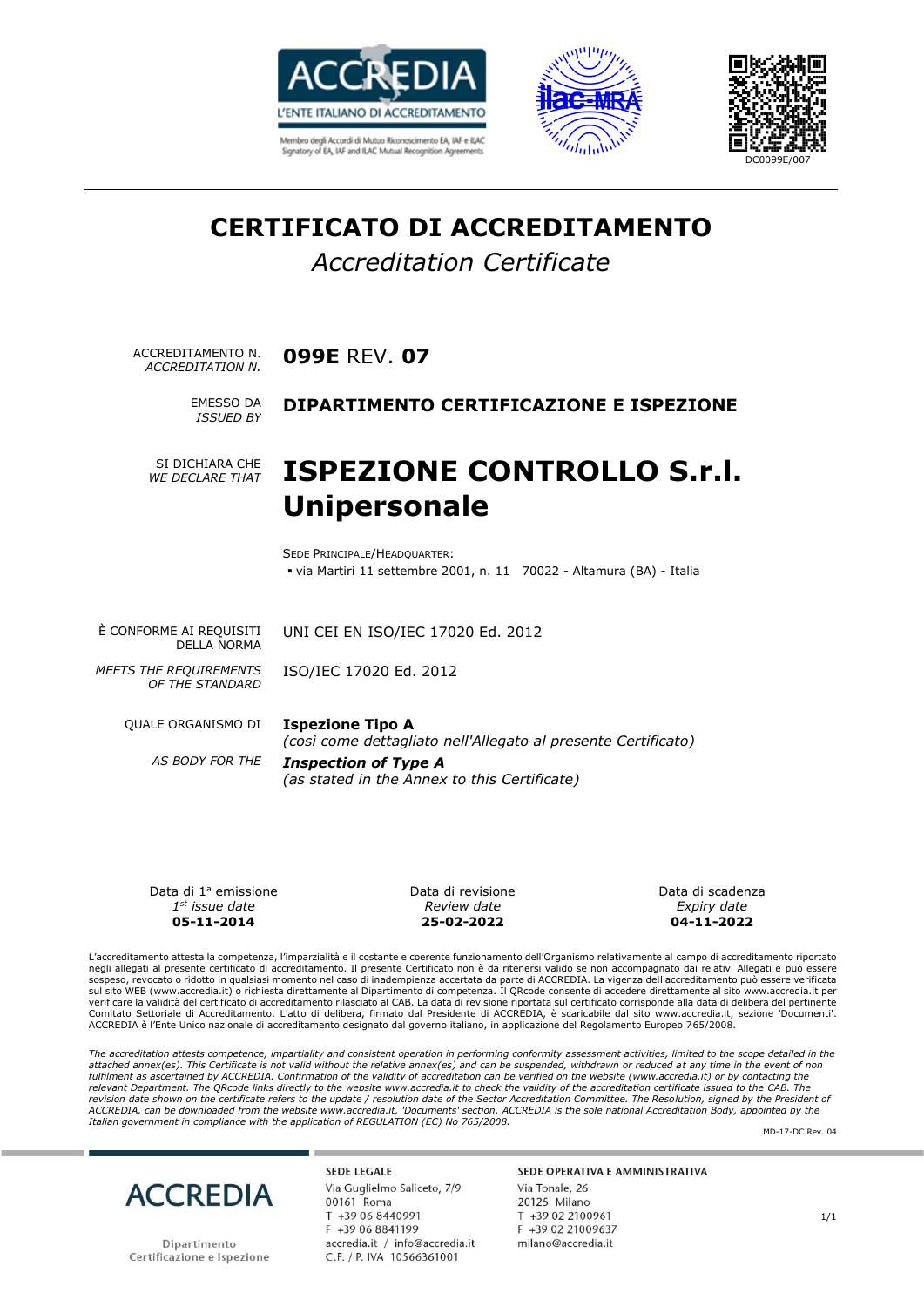





### **Allegato al Certificato di accreditamento N. 099E REV. 07**

*Annex to the accreditation Certificate N. 099E REV. 07*

# RILASCIATO A

# *ISSUED TO* **<b>ISPEZIONE CONTROLLO S.r.l. Unipersonale**

**Ispezione di Tipo A nei seguenti settori:**

| Category   | <b>Field</b>                                  | Range                                                                       | <b>Stage</b>                                                              | <b>Requirements</b> |
|------------|-----------------------------------------------|-----------------------------------------------------------------------------|---------------------------------------------------------------------------|---------------------|
| - Servizio | - Costruzioni<br>Subfield:<br>- Progettazione | - Ispezioni sulla<br>progettazione delle opere<br>ai fini della validazione | - Durante la progettazione - RT 07<br>- Al termine della<br>progettazione |                     |
| - Prodotto | - Costruzioni<br>Subfield:<br>- Opere         | - Ispezione sull'esecuzione<br>delle opere                                  | - In servizio                                                             | - RT 07             |

Verifiche Periodiche e Straordinarie di impianti elettrici ai sensi del DPR 462/01 e della Direttiva Ministeriale 11 marzo 2002, per le seguenti tipologie ispettive:

- Installazioni e dispositivi di protezione contro le scariche atmosferiche;
- Impianti di messa a terra di impianti alimentati fino a 1000 V;
- Impianti di messa a terra di impianti alimentati con tensione oltre 1000 V;
- Impianti elettrici collocati in luoghi di lavoro con pericolo di esplosione.

L'accreditamento per i settori elencati nel presente Allegato è valido fino a tutto il 04-11-2022 *The accreditation for the sectors listed in this Annex is valid until 04-11-2022*



Dipartimento Certificazione e Ispezione

**SEDE LEGALE** Via Guglielmo Saliceto, 7/9 00161 Roma T +39 06 8440991 F +39 06 8841199 accredia.it / info@accredia.it<br>C.F. / P. IVA 10566361001

Milano, 25-02-2022

#### SEDE OPERATIVA E AMMINISTRATIVA

Via Tonale, 26 20125 Milano T +39 02 2100961 F +39 02 21009637 milano@accredia.it